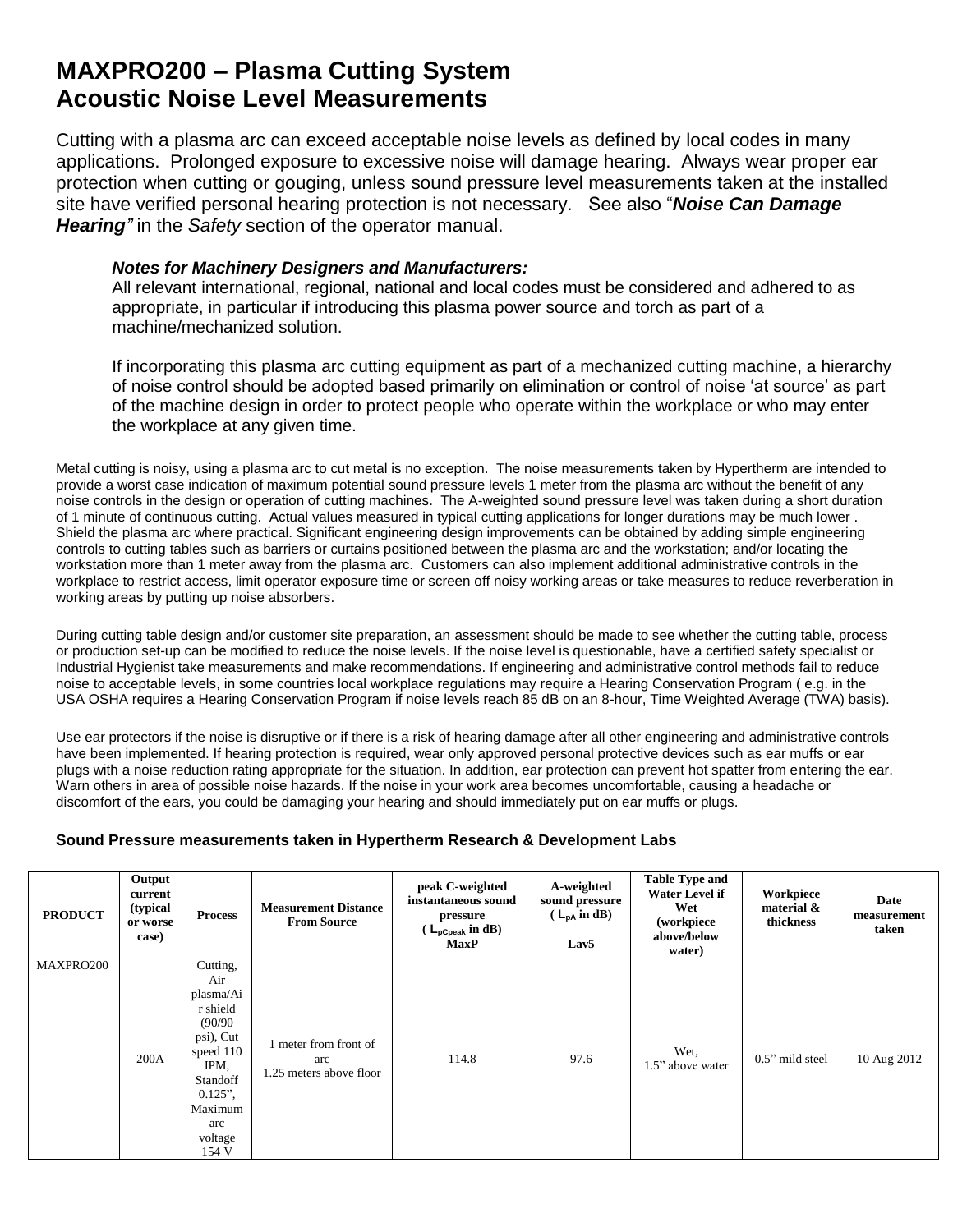| <b>PRODUCT</b> | Output<br>current<br>(typical<br>or worse<br>case) | <b>Process</b>                                                                                                                                                      | <b>Measurement Distance</b><br><b>From Source</b>              | peak C-weighted<br>instantaneous sound<br>pressure<br>( $\mathsf{L}_{\mathsf{pCpeak}}$ in dB)<br><b>MaxP</b> | A-weighted<br>sound pressure<br>$(L_{pA}$ in dB)<br>Lav5 | <b>Table Type and</b><br>Water Level if<br>Wet<br>(workpiece<br>above/below<br>water) | Workpiece<br>material &<br>thickness | <b>Date</b><br>measurement<br>taken |
|----------------|----------------------------------------------------|---------------------------------------------------------------------------------------------------------------------------------------------------------------------|----------------------------------------------------------------|--------------------------------------------------------------------------------------------------------------|----------------------------------------------------------|---------------------------------------------------------------------------------------|--------------------------------------|-------------------------------------|
| MAXPRO200      | $200\mathrm{A}$                                    | Cutting,<br>Air<br>plasma/Ai<br>r shield<br>(90/90)<br>psi), Cut<br>speed 110<br>IPM,<br>Standoff<br>$0.125$ ",<br>Maximum<br>arc<br>voltage<br>154 V               | 1 meter from front of<br>arc<br>1.5 meters above floor         | 116.7                                                                                                        | 99.1                                                     | Wet,<br>1.5" above water                                                              | 0.5" mild steel                      | 10 Aug 2012                         |
| MAXPRO200      | 200A                                               | Cutting,<br>Air<br>plasma/Ai<br>r shield<br>(90/90)<br>psi), Cut<br>$speed\ 110$<br>IPM,<br>Standoff<br>$0.125$ ",<br>Maximum<br>arc<br>voltage<br>154 V            | 2 meters away from<br>front of arc,<br>1.25 meters above floor | 113.4                                                                                                        | 96.6                                                     | Wet,<br>1.5" above water                                                              | 0.5" mild steel                      | 10 Aug 2012                         |
| MAXPRO200      | $200\mathrm{A}$                                    | Cutting,<br>Air<br>plasma/Ai<br>$\bf r$ shield<br>(90/90)<br>psi), Cut<br>speed 110<br>IPM,<br>Standoff<br>$0.125$ ",<br>Maximum<br>arc<br>voltage<br>154 V         | 3 meters away from<br>front of arc,<br>1.25 meters above floor | 111.2                                                                                                        | 94.8                                                     | Wet,<br>1.5" above water                                                              | 0.5" mild steel                      | 10 Aug 2012                         |
| MAXPRO200      | 200A                                               | Cutting,<br>Air<br>plasma/Ai<br>$\bf r$ shield<br>(90/90)<br>psi), Cut<br>speed 8<br>IPM,<br>Standoff<br>$0.25$ ",<br>Maximum<br>arc<br>voltage<br>$200~\mathrm{V}$ | 1 meter from front of<br>arc<br>1.25 meters above floor        | 121.1                                                                                                        | 108.0                                                    | Wet,<br>1.5" above water                                                              | 2" mild steel                        | 10 Aug 2012                         |
| MAXPRO200      | $200\mathrm{A}$                                    | Cutting,<br>Air<br>plasma/Ai<br>r shield<br>(90/90)<br>psi), Cut<br>speed 8<br>IPM,<br>Standoff<br>$0.25$ ",<br>Maximum<br>arc<br>voltage<br>$200\;\mathrm{V}$      | 1 meter from front of<br>arc<br>1.5 meters above floor         | 122.3                                                                                                        | 109.4                                                    | Wet,<br>1.5" above water                                                              | 2" mild steel                        | 10 Aug 2012                         |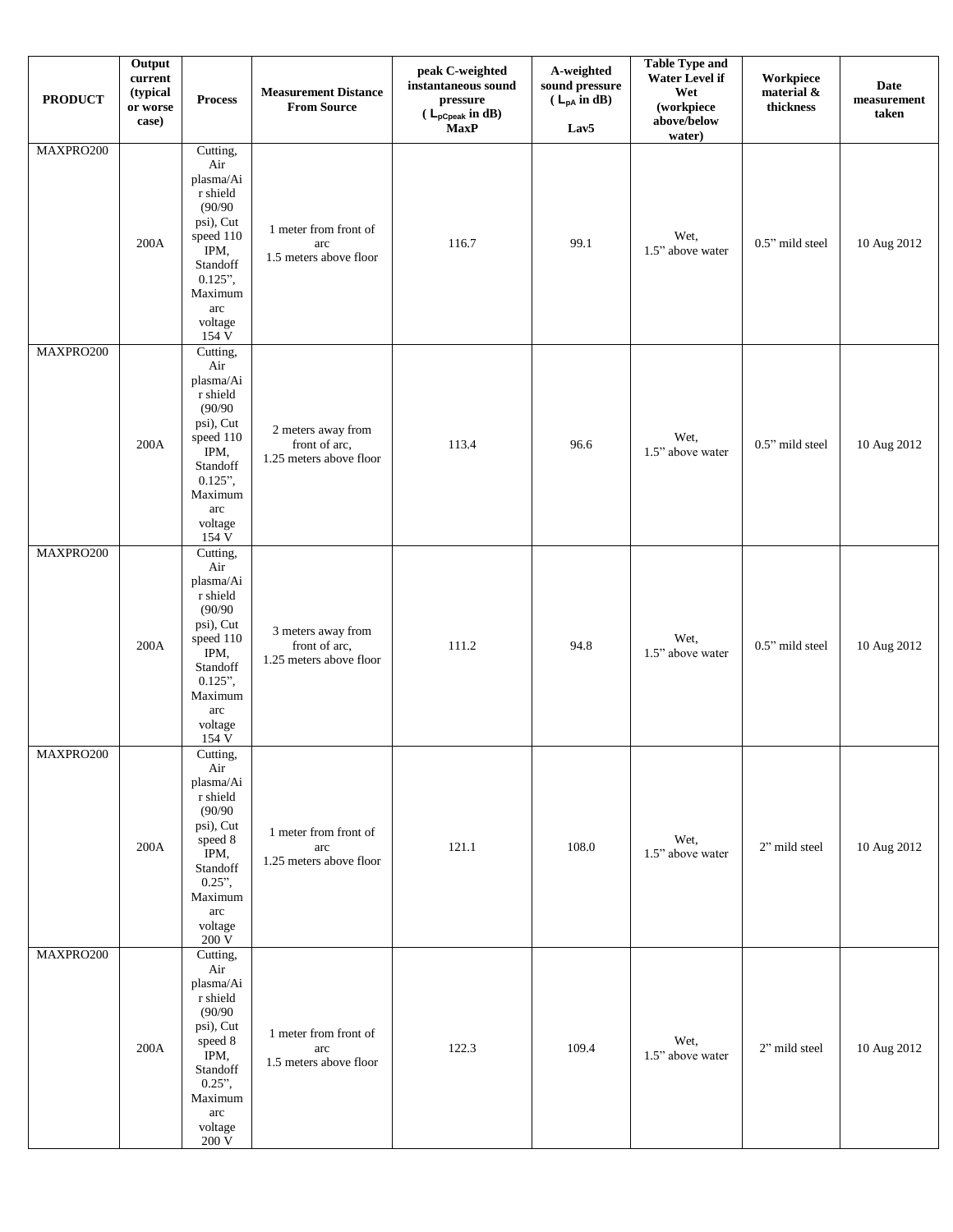| <b>PRODUCT</b> | Output<br>$\ensuremath{\mathbf{current}}\xspace$<br>(typical<br>or worse<br>case) | <b>Process</b>                                                                                                                                                | <b>Measurement Distance</b><br><b>From Source</b>              | peak C-weighted<br>instantaneous sound<br>pressure<br>$(L_{pCpeak} \text{ in dB})$<br><b>MaxP</b> | A-weighted<br>sound pressure<br>$(L_{pA} \text{ in } dB)$<br>Lav <sub>5</sub> | <b>Table Type and</b><br>Water Level if<br>Wet<br>(workpiece<br>above/below<br>water) | Workpiece<br>material &<br>thickness | Date<br>measurement<br>taken |
|----------------|-----------------------------------------------------------------------------------|---------------------------------------------------------------------------------------------------------------------------------------------------------------|----------------------------------------------------------------|---------------------------------------------------------------------------------------------------|-------------------------------------------------------------------------------|---------------------------------------------------------------------------------------|--------------------------------------|------------------------------|
| MAXPRO200      | 200A                                                                              | Cutting,<br>Air<br>plasma/Ai<br>r shield<br>(90/90)<br>psi), Cut<br>speed 8<br>IPM,<br>Standoff<br>$0.25$ ",<br>Maximum<br>arc<br>voltage<br>200 V            | 2 meters away from<br>front of arc,<br>1.25 meters above floor | 119.5                                                                                             | 106.3                                                                         | Wet,<br>1.5" above water                                                              | 2" mild steel                        | 10 Aug 2012                  |
| MAXPRO200      | 200A                                                                              | Cutting,<br>Air<br>plasma/Ai<br>r shield<br>(90/90)<br>psi), Cut<br>speed 8<br>IPM,<br>Standoff<br>$0.25$ ",<br>Maximum<br>arc<br>voltage<br>200 V            | 3 meters away from<br>front of arc,<br>1.25 meters above floor | 118.0                                                                                             | 105.3                                                                         | Wet,<br>1.5" above water                                                              | 2" mild steel                        | 10 Aug 2012                  |
| MAXPRO200      | 200A                                                                              | Cutting,<br>O2<br>plasma/O<br>2 shield<br>(90/90)<br>psi), Cut<br>speed 10<br>IPM,<br>Standoff<br>$0.175$ ",<br>Maximum<br>arc<br>voltage<br>181 V            | 1 meter from front of<br>arc<br>1.25 meters above floor        | 120.3                                                                                             | 107.3                                                                         | Wet,<br>1.5" above water                                                              | 2" mild steel                        | 10 Aug 2012                  |
| MAXPRO200      | $200\mathrm{A}$                                                                   | Cutting,<br>O2/O2<br>(90/90)<br>psi), Cut<br>speed 10<br>IPM,<br>Standoff<br>$0.175$ ",<br>Maximum<br>arc<br>voltage<br>181 V                                 | 1 meter from front of<br>arc<br>1.5 meters above floor         | 121.9                                                                                             | 109.2                                                                         | Wet,<br>1.5" above water                                                              | 2" mild steel                        | 10 Aug 2012                  |
| MAXPRO200      | $200\mathrm{A}$                                                                   | Cutting,<br>$\mathrm{O2}/\mathrm{O2}$<br>(90/90)<br>psi), Cut<br>speed 10<br>IPM,<br>Standoff<br>$0.175$ ",<br>Maximum<br>arc<br>voltage<br>$181\,\mathrm{V}$ | 2 meters away from<br>front of arc,<br>1.25 meters above floor | 118.0                                                                                             | 105.5                                                                         | Wet,<br>1.5" above water                                                              | 2" mild steel                        | 10 Aug 2012                  |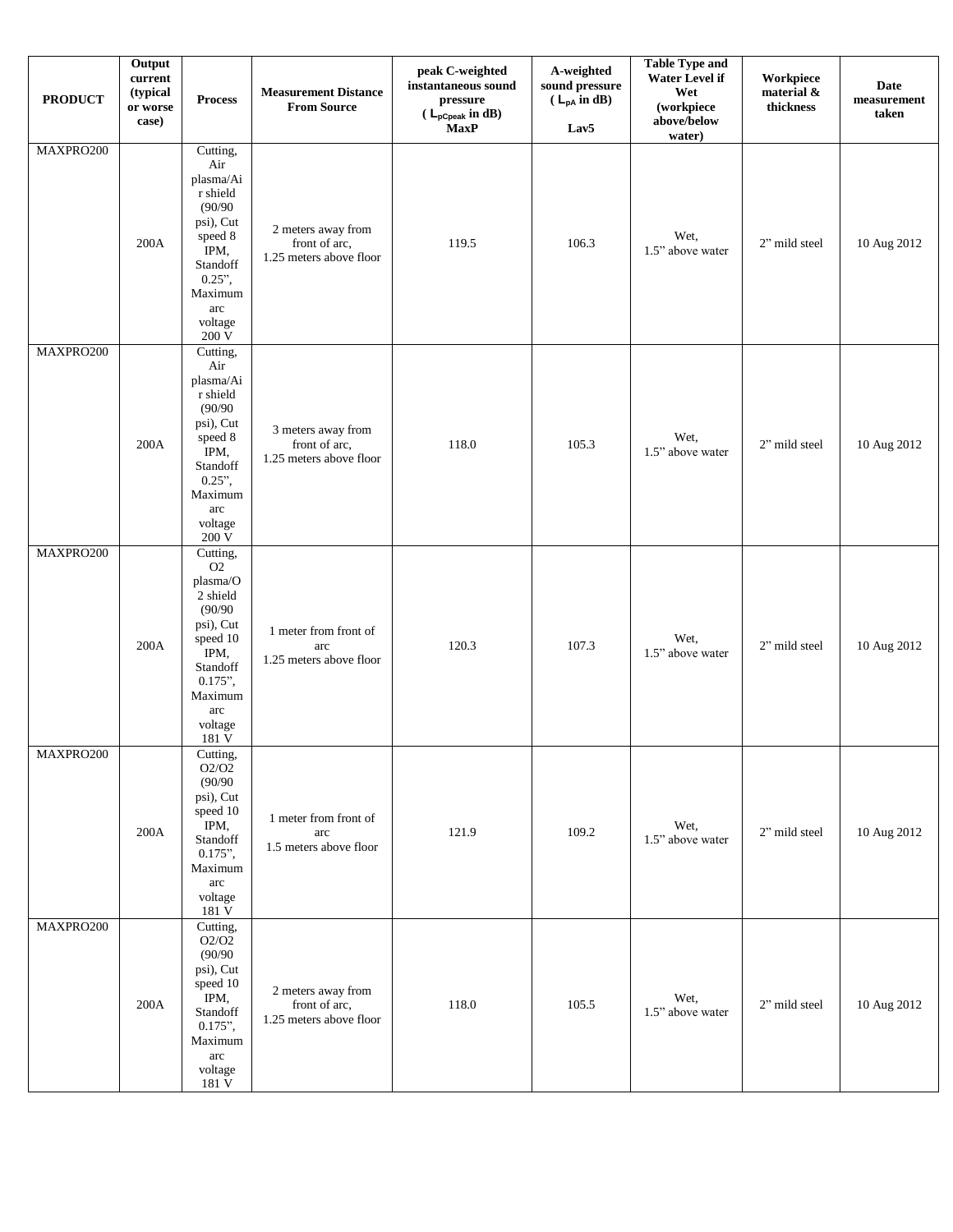| <b>PRODUCT</b> | Output<br>$\ensuremath{\mathbf{current}}\xspace$<br>(typical<br>or worse<br>case) | <b>Process</b>                                                                                                                                                    | <b>Measurement Distance</b><br><b>From Source</b>              | peak C-weighted<br>instantaneous sound<br>pressure<br>$(L_{pCpeak} \text{ in dB})$<br><b>MaxP</b> | A-weighted<br>sound pressure<br>$(L_{pA} \text{ in } dB)$<br>Lav <sub>5</sub> | <b>Table Type and</b><br><b>Water Level if</b><br>Wet<br>(workpiece<br>above/below<br>water) | Workpiece<br>material &<br>thickness | Date<br>measurement<br>taken |
|----------------|-----------------------------------------------------------------------------------|-------------------------------------------------------------------------------------------------------------------------------------------------------------------|----------------------------------------------------------------|---------------------------------------------------------------------------------------------------|-------------------------------------------------------------------------------|----------------------------------------------------------------------------------------------|--------------------------------------|------------------------------|
| MAXPRO200      | 200A                                                                              | Cutting,<br>O2/O2<br>(90/90)<br>psi), Cut<br>speed 10<br>IPM,<br>Standoff<br>$0.175$ ",<br>Maximum<br>arc<br>voltage<br>181 V                                     | 3 meters away from<br>front of arc,<br>1.25 meters above floor | 117.5                                                                                             | 105.0                                                                         | Wet,<br>1.5" above water                                                                     | 2" mild steel                        | 10 Aug 2012                  |
| MAXPRO200      | 200A                                                                              | Cutting,<br>O2/O2<br>(90/90)<br>psi), Cut<br>speed 130<br>IPM,<br>Standoff<br>$0.14$ ",<br>Maximum<br>arc<br>voltage<br>153 V                                     | 1 meter from front of<br>arc<br>1.25 meters above floor        | 113.8                                                                                             | 95.8                                                                          | Wet,<br>1.5" above water                                                                     | 0.5" mild steel                      | 10 Aug 2012                  |
| MAXPRO200      | 200A                                                                              | Cutting,<br>O2/O2<br>(90/90)<br>psi), Cut<br>speed 130<br>IPM,<br>Standoff<br>$0.14$ ",<br>Maximum<br>$\arcc$<br>voltage<br>153 V                                 | 1 meter from front of<br>arc<br>1.5 meters above floor         | 114.5                                                                                             | 97.9                                                                          | Wet,<br>1.5" above water                                                                     | 0.5" mild steel                      | 10 Aug 2012                  |
| MAXPRO200      | 200A                                                                              | Cutting,<br>O2/O2<br>(90/90)<br>psi), Cut<br>speed 130<br>IPM,<br>Standoff<br>$0.14$ ",<br>Maximum<br>$\operatorname{arc}$<br>voltage<br>$153\,\mathrm{V}$        | 2 meters away from<br>front of arc,<br>1.25 meters above floor | 112.1                                                                                             | 94.4                                                                          | Wet,<br>1.5" above water                                                                     | 0.5" mild steel                      | 10 Aug 2012                  |
| MAXPRO200      | $200\mathrm{A}$                                                                   | Cutting,<br>$\mathrm{O2}/\mathrm{O2}$<br>(90/90)<br>psi), Cut<br>speed 130<br>IPM,<br>Standoff<br>$0.14$ ",<br>Maximum<br>$\arcc$<br>voltage<br>$153\,\mathrm{V}$ | 3 meters away from<br>front of arc,<br>1.25 meters above floor | 111.9                                                                                             | 92.4                                                                          | Wet,<br>1.5" above water                                                                     | 0.5" mild steel                      | 10 Aug 2012                  |